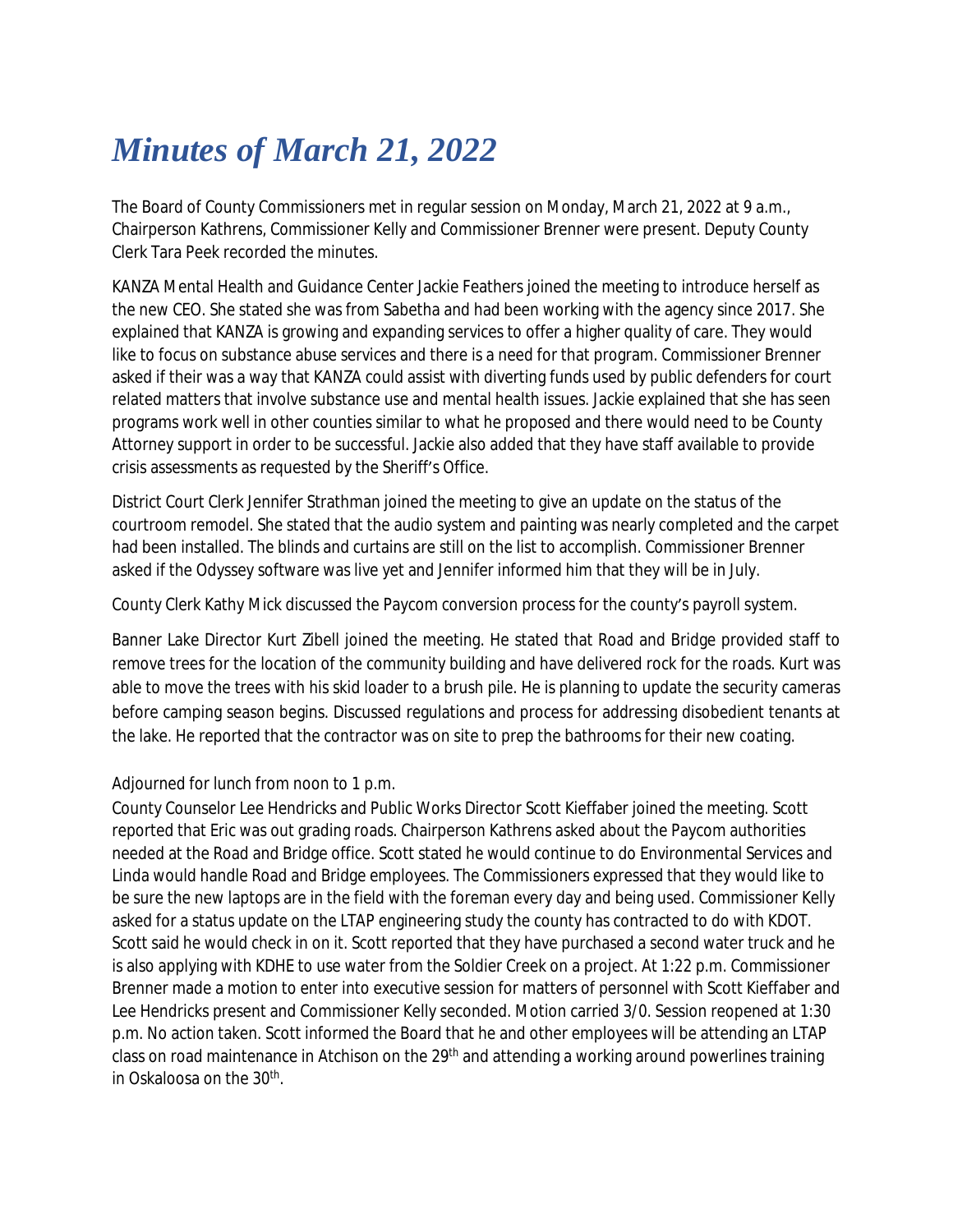County Counselor Lee Hendricks gave an update on the Community Corrections program organization and the status of an existing loan repayment. At 2:15 p.m. Commissioner Brenner made a motion to enter into executive session for matters of attorney client with Lee Hendricks and Tara Peek present. Commissioner Kelly seconded and motion carried 3/0. Session reopened at 2:25 p.m. No action taken.

Undersheriff Darrel Chapman, Register of Deeds Tammy Moulden, Public Works Director Scott Kieffaber, County Appraiser Kate Immenschuh, Elderly Services Director Amanda Spalding, Treasurer Linda Gerhardt, Emergency Management Director Pat Korte, Sheriff Tim Morse, County Clerk Kathy Mick and Banner Lake Director Kurt Zibell joined the meeting for the monthly department head meeting. Pat asked for an update on the approval of her COOP plan under review by Lee Hendricks and he informed her that he will be emailing her some suggestions for minor changes. Commissioner Brenner informed the heads that the NEK-AAA has purchased some food trucks to be used in disaster relief situations should they be needed. Tim and Darrel discussed the generator needs for their operations and the anticipated delivery of the newest one that was mostly funded through ARPA. Kurt gave an update on the building and bathroom remodel at the lake and Tammy added that she had been to the lake over the weekend and applauded Kurt for his work done there saying the lake looked great. Scott asked about the Paycom system and training. Kathy explained the adjustments that are still in progress and that the transition is still underway.

Commissioner Kelly made a motion to approve the March 14<sup>th</sup> minutes as written and Commissioner Brenner seconded. Motion carried 3/0.

Approved Change Orders 2021-121 through 132.

Signed the following payroll change notices:

| Department              | Name          | From                                 | 10                | Reason                                       | Date |
|-------------------------|---------------|--------------------------------------|-------------------|----------------------------------------------|------|
|                         |               |                                      |                   |                                              |      |
| Banner Lake             | Susan Rollins | $$11.89$ per hour $ $15.79$ per hour |                   | Length of Service   02/28/2022               |      |
|                         |               |                                      |                   | Increase                                     |      |
| Banner Lake   Ray Korte |               | \$9.84 per hour                      | $$13.96$ per hour | Length of Service $\vert$ 02/28/2022 $\vert$ |      |
|                         |               |                                      |                   | Increase                                     |      |

Signed the following Purchase Orders:

| Department      | PO#  |                   | For            | Amount      |
|-----------------|------|-------------------|----------------|-------------|
| Road and Bridge | 6771 | Chuck Henry Sales | 1991 Peterbilt | \$19,850.00 |
|                 |      |                   | tank truck     |             |

The meeting adjourned at 4:22 p.m. The next Commission meeting will be Monday, March 28, 2022 at 9:00 a.m.

> Board of County Commissioners Jackson County, Kansas

\_\_\_\_\_\_\_\_\_\_\_\_\_\_\_\_\_\_\_\_\_\_\_\_\_\_\_\_\_ Ed Kathrens, 1st District